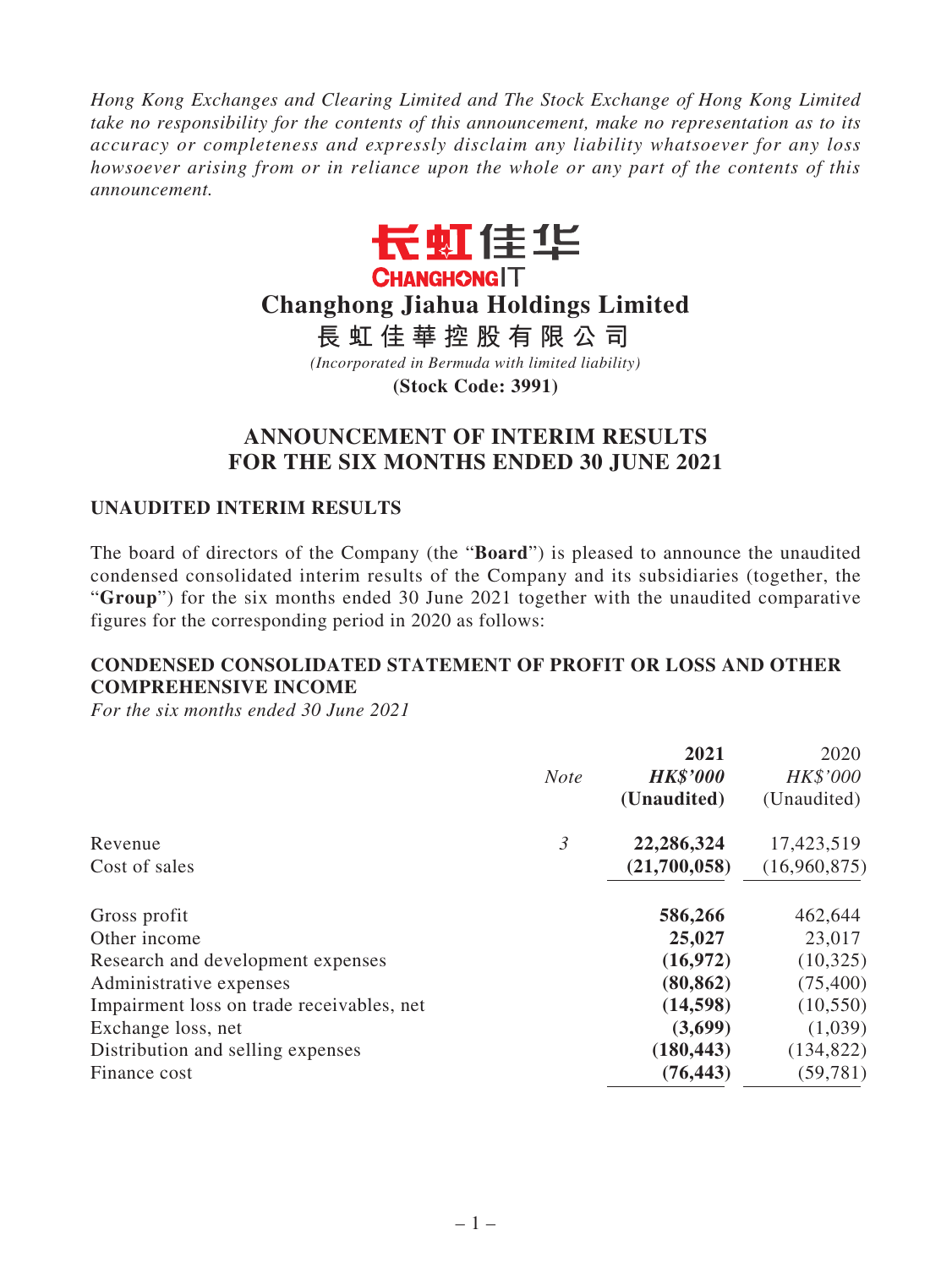|                                                                                                           | <b>Notes</b> | 2021<br><b>HK\$'000</b> | 2020<br>HK\$'000 |
|-----------------------------------------------------------------------------------------------------------|--------------|-------------------------|------------------|
|                                                                                                           |              | (Unaudited)             | (Unaudited)      |
| <b>Profit from operation</b>                                                                              | 5            | 238,276                 | 193,744          |
| Income tax expense                                                                                        | 6            | (52, 976)               | (44, 650)        |
| Profit for the period attributed to owners                                                                |              |                         |                  |
| of the Company                                                                                            |              | 185,300                 | 149,094          |
| Other comprehensive expense                                                                               |              |                         |                  |
| Item that will not be reclassified to profit or loss:<br>Exchange differences arising from translation of |              |                         |                  |
| consolidated financial statements to presentation                                                         |              |                         |                  |
| currency                                                                                                  |              | 31,991                  | (43,003)         |
| Total comprehensive income for the period                                                                 |              |                         |                  |
| attributable to owners of the Company                                                                     |              | 217,291                 | 106,091          |
| <b>Earnings per share</b>                                                                                 |              |                         |                  |
| Basic and diluted (HK cents)                                                                              | 7            | 7.21                    | 5.80             |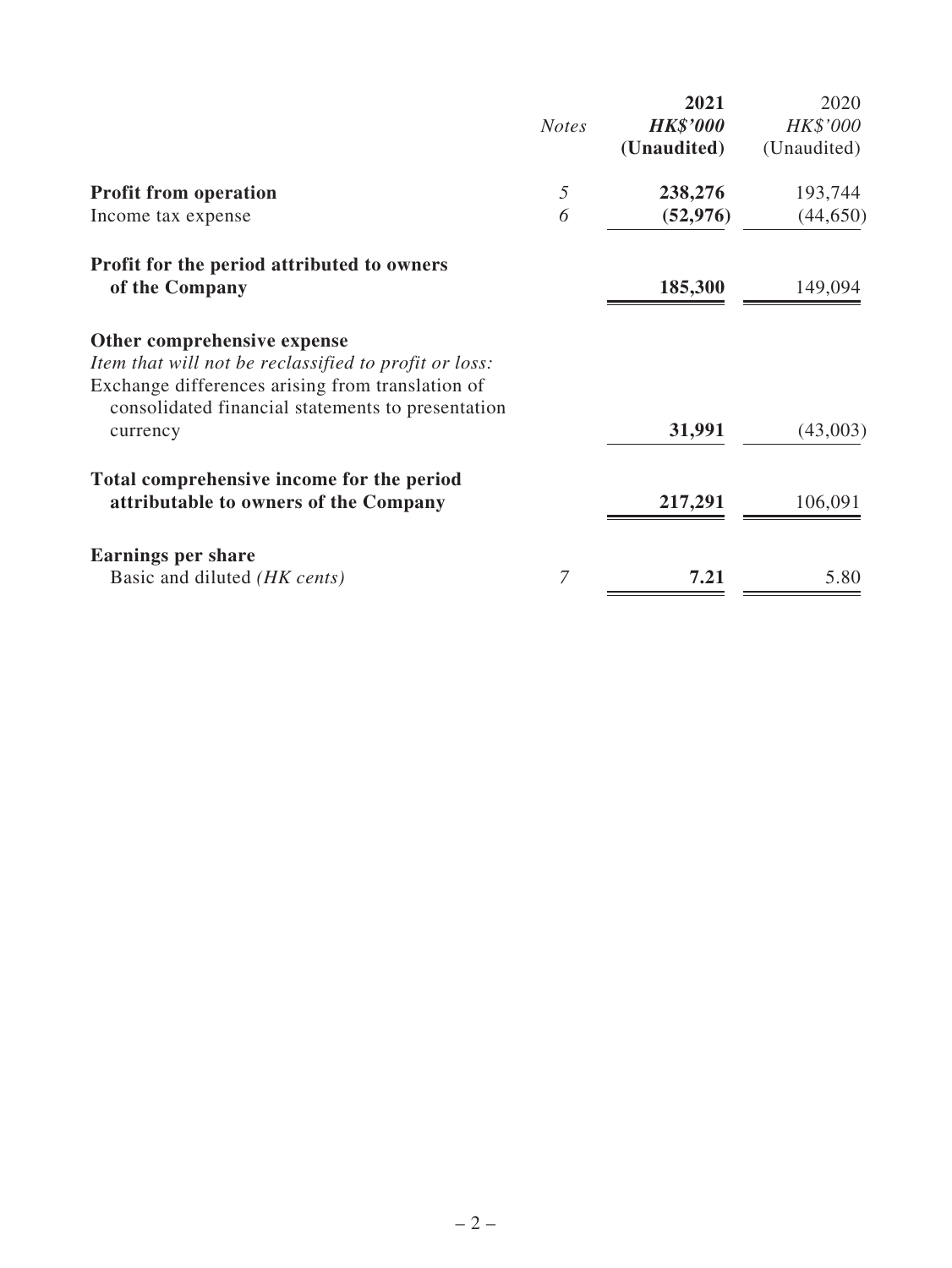# **CONDENSED CONSOLIDATED STATEMENT OF FINANCIAL POSITION**

*As at 30 June 2021*

|                                                      | <b>Notes</b> | 30 June<br>2021<br><b>HK\$'000</b><br>(Unaudited) | 31 December<br>2020<br>HK\$'000<br>(Audited) |
|------------------------------------------------------|--------------|---------------------------------------------------|----------------------------------------------|
| <b>NON-CURRENT ASSETS</b>                            |              |                                                   |                                              |
| Plant and equipment                                  |              | 5,363                                             | 5,726                                        |
| Intangible assets                                    |              | 18,738                                            | 18,484                                       |
| Right-of-use assets                                  |              | 8,423                                             | 12,599                                       |
| Financial asset at fair value through profit or loss |              | 31,016                                            | 30,666                                       |
|                                                      |              | 63,540                                            | 67,475                                       |
| <b>CURRENT ASSETS</b>                                |              |                                                   |                                              |
| Inventories                                          |              | 2,544,781                                         | 3,131,603                                    |
| Trade and bills receivables                          | 8            | 4,470,719                                         | 3,110,036                                    |
| Bills receivables at fair value through              |              |                                                   |                                              |
| other comprehensive income                           |              | 536,641                                           | 418,414                                      |
| Tax receivables                                      |              |                                                   | 4,065                                        |
| Prepayments, deposits and other receivables          |              | 158,584                                           | 119,196                                      |
| Amounts due from related companies                   |              | 2,175                                             | 13,530                                       |
| Trade deposits paid                                  |              | 526,499                                           | 808,048                                      |
| Pledged bank deposits                                |              | 1,039,499                                         | 2,917,765                                    |
| Cash and bank balances                               |              | 780,878                                           | 369,591                                      |
|                                                      |              | 10,059,776                                        | 10,892,248                                   |
| <b>CURRENT LIABILITIES</b>                           |              |                                                   |                                              |
| Trade and bills payables                             | 9            | 5,701,134                                         | 5,622,316                                    |
| Other payables                                       |              | 399,653                                           | 331,711                                      |
| Tax payables                                         |              | 34,906                                            | 26,723                                       |
| <b>Borrowings</b>                                    | 10           | 1,278,759                                         | 2,195,451                                    |
| Amount due to related companies                      |              | 28,371                                            | 15,878                                       |
| <b>Contract liabilities</b>                          |              | 273,258                                           | 444,244                                      |
| Lease liabilities                                    |              | 7,007                                             | 8,800                                        |
|                                                      |              | 7,723,088                                         | 8,645,123                                    |
| <b>NET CURRENT ASSETS</b>                            |              | 2,336,688                                         | 2,247,125                                    |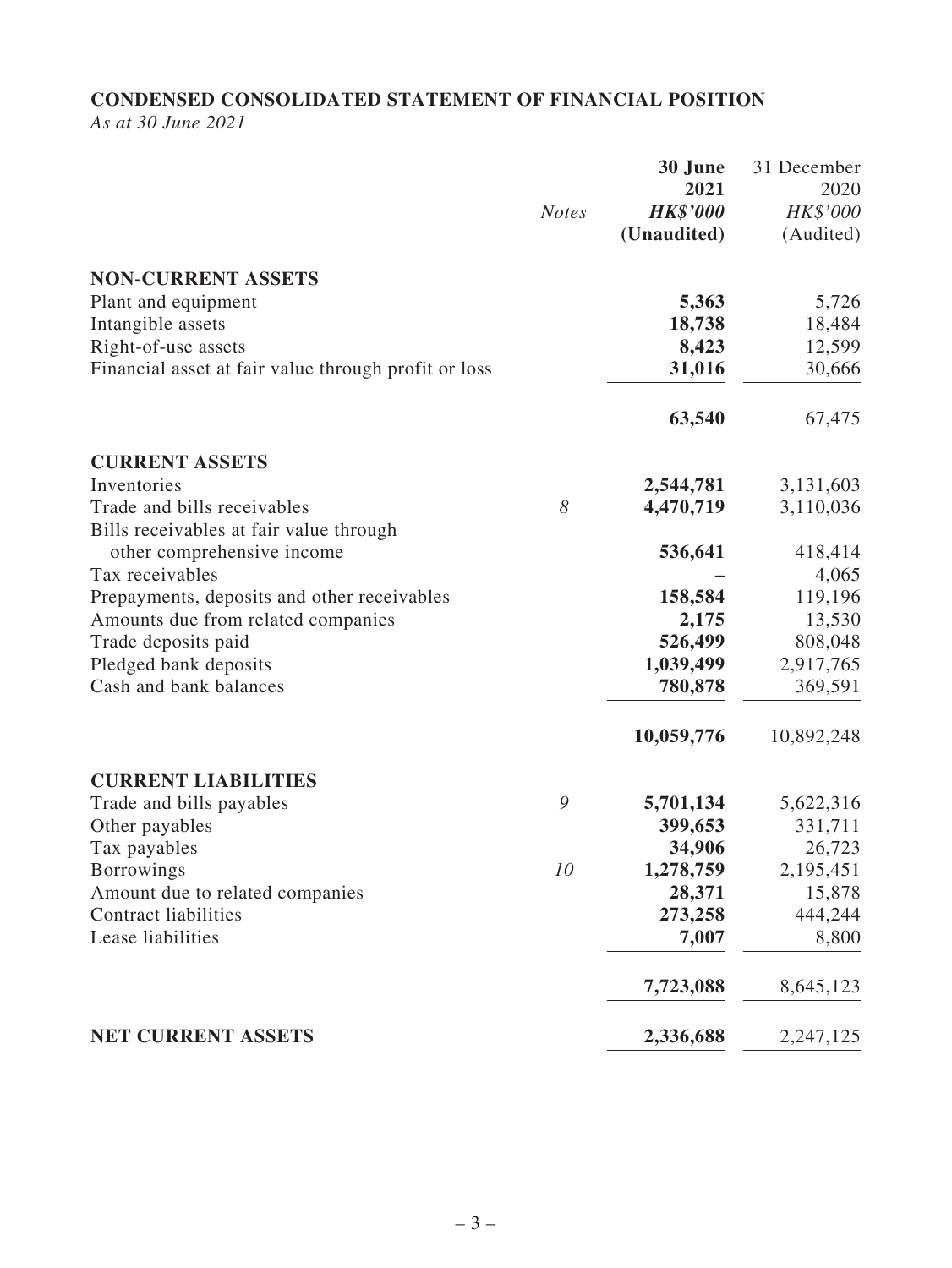| 30 June         | 31 December |
|-----------------|-------------|
| 2021            | 2020        |
| <b>HK\$'000</b> | HK\$'000    |
| (Unaudited)     | (Audited)   |
| 2,400,228       | 2,314,600   |
|                 |             |
| 1,552           | 1,766       |
| 1,761           | 4,684       |
| 3,313           | 6,450       |
| 2,396,915       | 2,308,150   |
|                 |             |
|                 | 36,366      |
| 27,897          | 27,897      |
| 2,332,652       | 2,243,887   |
| 2,396,915       | 2,308,150   |
|                 | 36,366      |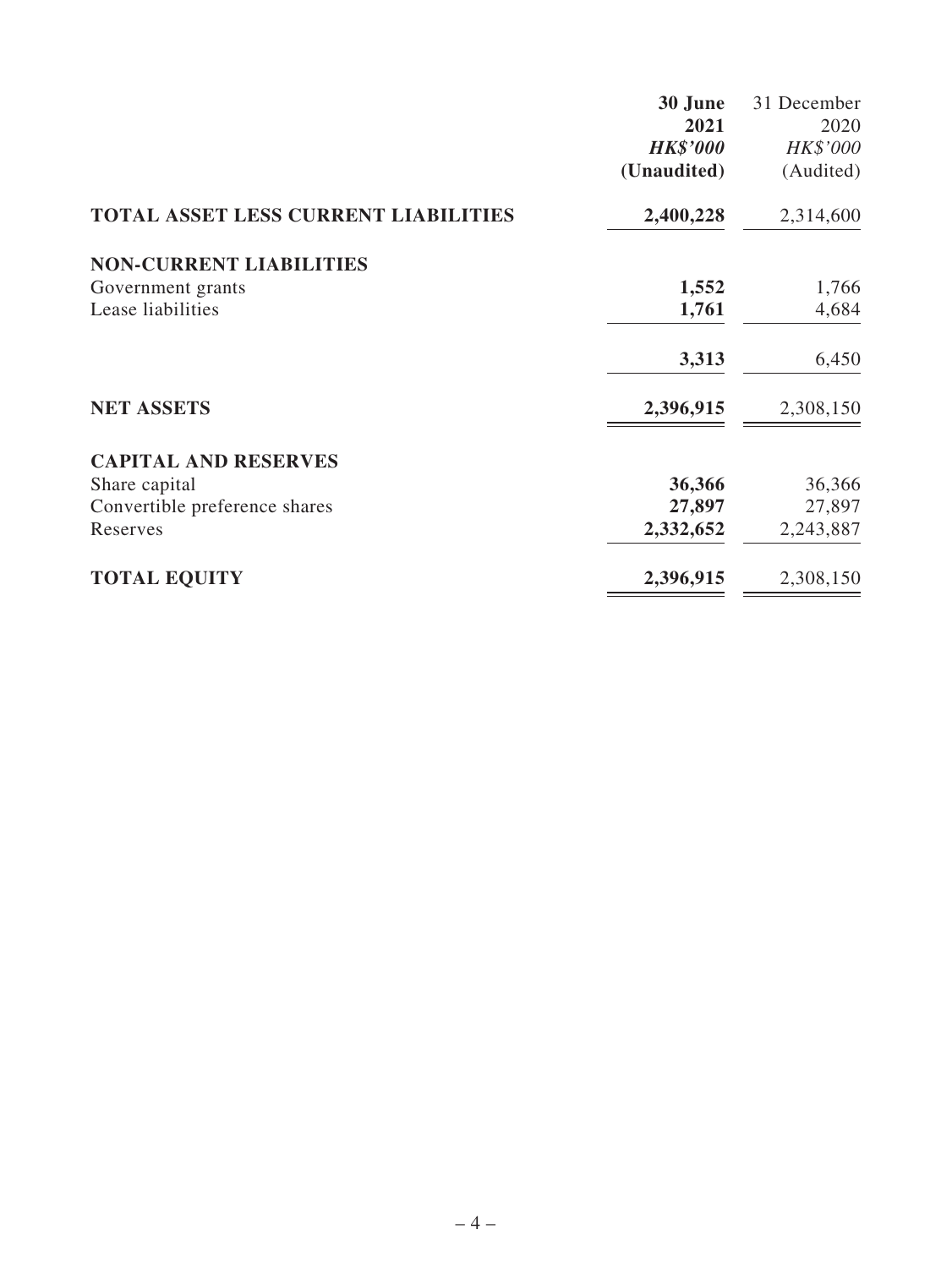### **NOTES TO THE CONDENSED CONSOLIDATED INTERIM FINANCIAL STATEMENTS**

*For the six months ended 30 June 2021*

#### **1. GENERAL**

Changhong Jiahua Holdings Limited (the "**Company**") was incorporated in Bermuda with limited liability.

The Company's shares are listed on The Stock Exchange of Hong Kong Limited (the "**Stock Exchange**"). The address of its registered office is Clarendon House, 2 Church Street, Hamilton HM 11, Bermuda. The address of its principal place of business is Unit 1412, 14/F., West Tower, Shun Tak Centre, 168-200 Connaught Road Central, Hong Kong.

The Company is an investment holding company. The principal activities of its subsidiaries (together with the Company, the "**Group**") are set out in Note 4 below.

The functional currency of the Company is Renminbi ("**RMB**") and the consolidated financial statements are presented in Hong Kong dollars ("**HK\$**"). As the Company is a public company with its shares listed on the Stock Exchange with most of its investors located in Hong Kong, the directors of the Company consider that HK\$ is preferable in presenting the operating result and financial position of the Group.

Sichuan Changhong Electric Co., Limited ("**Sichuan Changhong**"), a company incorporated in the People's Republic of China (the "**PRC**") with its shares listed on the Shanghai Stock Exchange, has obtained the control over the board of directors of the Company since 2012. Sichuan Changhong Electronics Holding Group Co., Ltd. ("**Sichuan Changhong Holding**", a company established in the PRC and 90% owned by the State-owned Assets Supervision and Administration Commission of the Mianyang city government and one of the Controlling Shareholders) is the single largest shareholder of Sichuan Changhong, which held approximately 23.22% of the entire issued share capital of Sichuan Changhong and has de facto control over the composition of the majority of the board of Sichuan Changhong. In the opinion of the directors of the Company, Sichuan Changhong Holding, Sichuan Changhong, Changhong (Hong Kong) Trading Limited and Fit Generation Holding Limited ("**Fit Generation**") remain as a group of controlling shareholders as at 30 June 2021. The Company's immediate holding company is Fit Generation, a private company incorporated in the British Virgin Islands.

#### **2. BASIS OF PREPARATION AND PRINCIPAL ACCOUNTING POLICIES**

The condensed consolidated financial statements of the Group and selected explanatory notes has been prepared in accordance with the applicable disclosure provisions of the Rules Governing the Listing of Securities on the Stock Exchange (the "**Listing Rules**") and by the Hong Kong Companies Ordinance, including compliance with Hong Kong Accounting Standard ("**HKAS**") 34 "Interim Financial Reporting" issued by the Hong Kong Institute of Certified Public Accountants ("**HKICPA**").

The condensed consolidated results for the six months ended 30 June 2021 have not been reviewed or audited by the external auditors of the Company but have been reviewed by the audit committee of the Company.

The accounting policies adopted are consistent with those followed in the preparation of the 2020 Consolidated Financial Statements, except for the amendments and interpretations of Hong Kong Financial Reporting Standards issued by HKICPA which have become effective in this period as detailed in the notes of the 2020 Consolidated Financial Statements.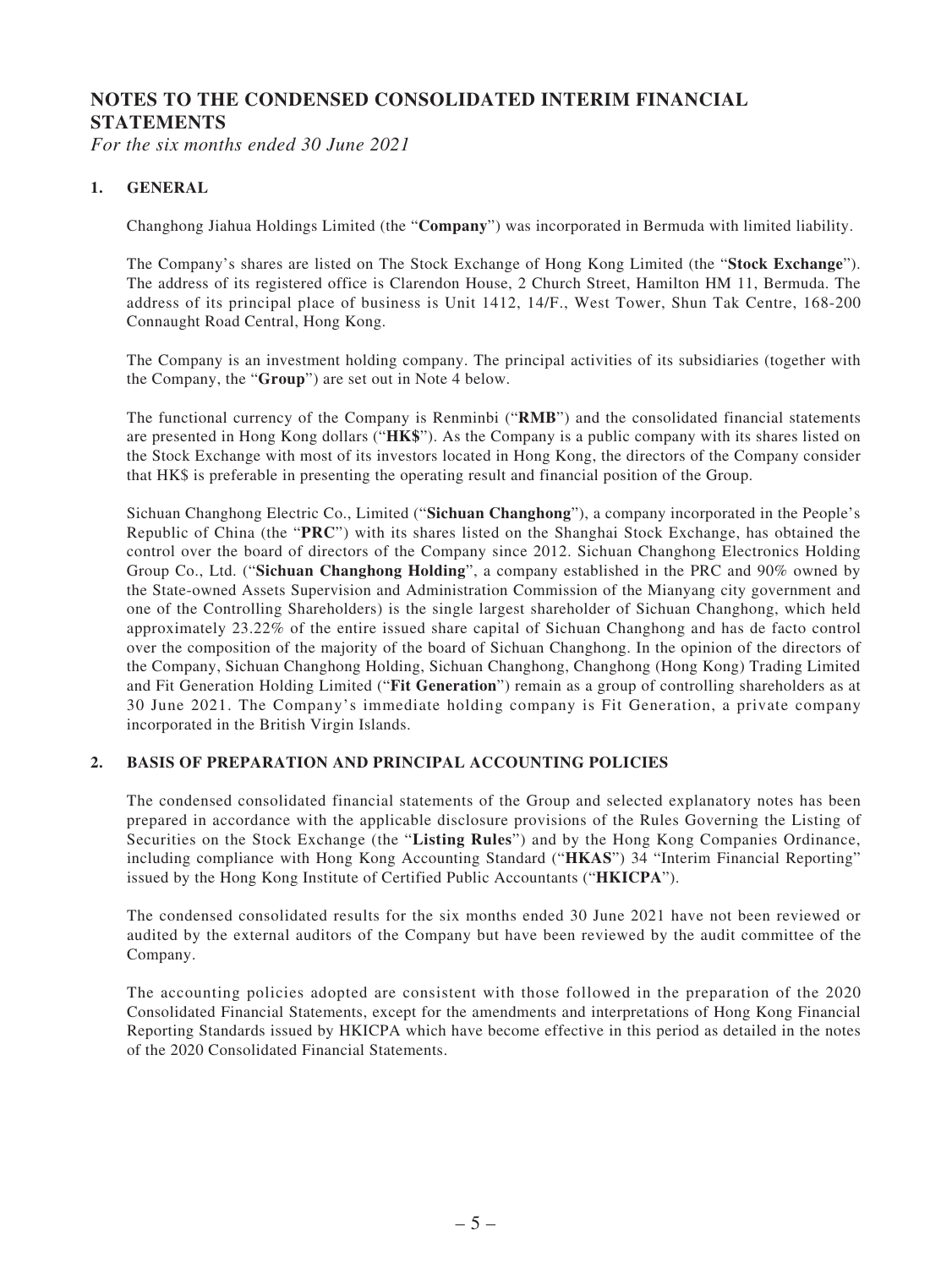#### **3. REVENUE**

The principal activities of the Group are the provision of professional integrated Information and Communication Technology ("**ICT**") solutions and services, and distribution of ICT consumer products, ICT corporate products, smartphones, own brand products and related parts and components.

The amounts of each significant category of revenue recognised in revenue for the six months ended 30 June 2021 and 2020 are as follows:

|                               | For the six months ended 30 June |             |  |
|-------------------------------|----------------------------------|-------------|--|
|                               | 2021                             |             |  |
|                               | <b>HK\$'000</b>                  | HK\$'000    |  |
|                               | (Unaudited)                      | (Unaudited) |  |
| Revenue                       |                                  |             |  |
| <b>ICT Consumer Products</b>  | 8,593,024                        | 5,715,475   |  |
| <b>ICT</b> Corporate Products | 5,490,424                        | 3,756,289   |  |
| Others                        | 8,202,876                        | 7,951,755   |  |
|                               | 22,286,324                       | 17,423,519  |  |

#### **4. SEGMENT INFORMATION**

Information reported to the executive directors or the management of the Company, being the chief operating decision maker (the "**CODM**"), for the purposes of resource allocation and assessment of segment performance focuses on types of goods or services delivered or provided.

Specifically, the Group's reportable and operating segments under HKFRS 8 are as follows:

- (a) ICT Consumer Products distribution of ICT consumer products which include mainly personal computers, digital products and IT accessories.
- (b) ICT Corporate Products distribution of ICT corporate products which include mainly storage products, minicomputers, networking products, personal computer servers, intelligent building management system products and unified communications and contact centre products.
- (c) Others distribution of smartphones and development of its own brand products including but not limited to intelligent terminals, sales of warranty packages and professional integrated ICT solutions and provision of ICT services.

Segment profit represents the profit earned by each segment without allocation of other income, research and development expenses, finance costs, exchange loss, net as well as unallocated head office and corporate administrative expenses. This is the measure reported to the CODM for the purposes of resource allocation and performance assessment.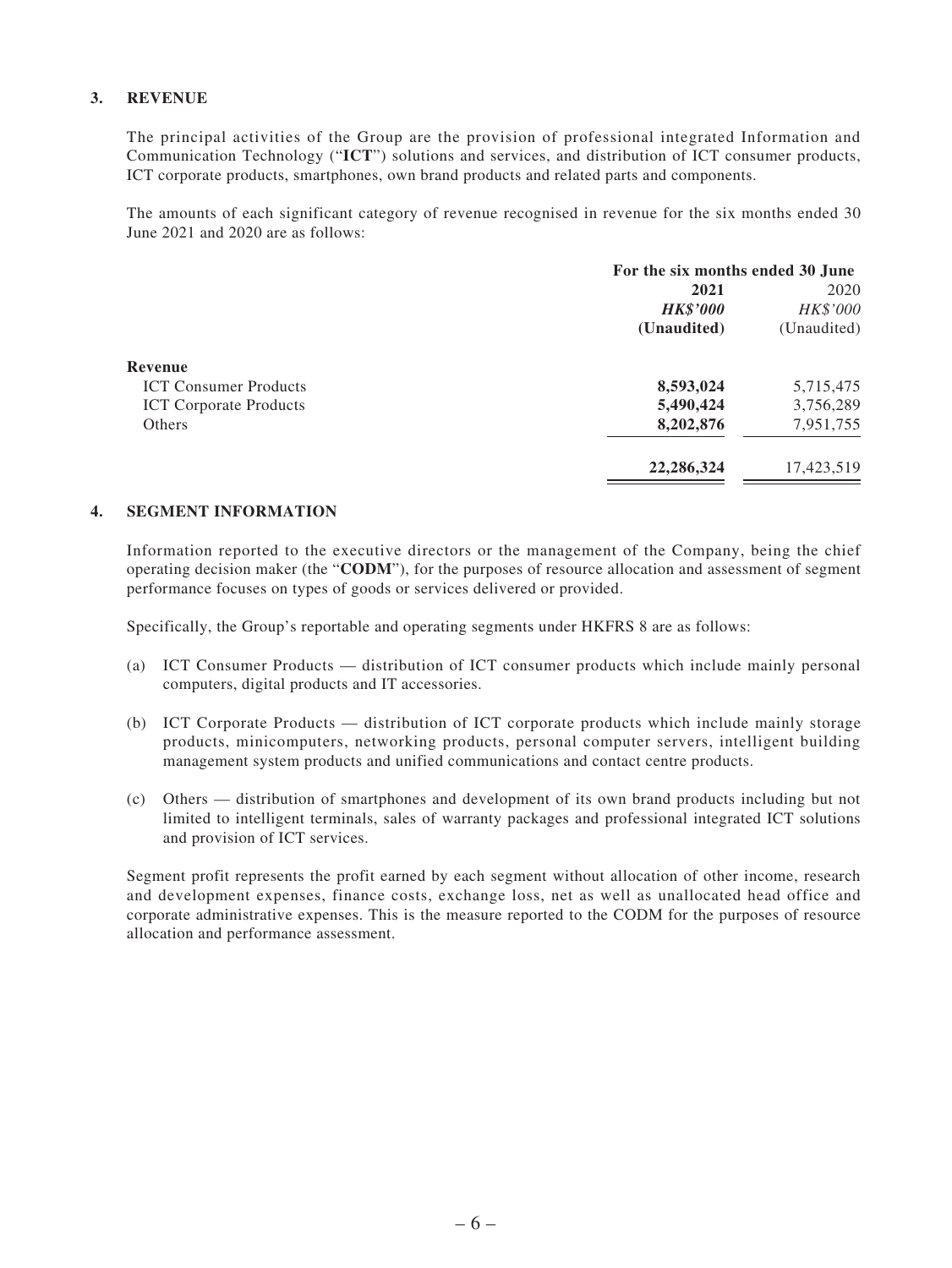The following is an analysis of the Group's revenue and results by reportable and operating segment for the six months ended 30 June 2021 and 2020:

|                                   |                 |                 | For the six months ended 30 June 2021 |                 |
|-----------------------------------|-----------------|-----------------|---------------------------------------|-----------------|
|                                   | <b>ICT</b>      | <b>ICT</b>      |                                       |                 |
|                                   | <b>Consumer</b> | Corporate       |                                       |                 |
|                                   | <b>Products</b> | <b>Products</b> | <b>Others</b>                         | <b>Total</b>    |
|                                   | <b>HK\$'000</b> | <b>HK\$'000</b> | <b>HK\$'000</b>                       | <b>HK\$'000</b> |
| Revenue                           |                 |                 |                                       |                 |
| External sales                    | 8,593,024       | 5,490,424       | 8,202,876                             | 22,286,324      |
| <b>Segment profit</b>             | 142,854         | 185,133         | 63,238                                | 391,225         |
| Other income                      |                 |                 |                                       | 25,027          |
| Research and development expenses |                 |                 |                                       | (16, 972)       |
| Administrative expenses           |                 |                 |                                       | (80, 862)       |
| Exchange loss, net                |                 |                 |                                       | (3,699)         |
| Finance costs                     |                 |                 |                                       | (76, 443)       |
| <b>Profit before tax</b>          |                 |                 |                                       | 238,276         |

|                                   |            |            | For the six months ended 30 June 2020 |            |
|-----------------------------------|------------|------------|---------------------------------------|------------|
|                                   | <b>ICT</b> | <b>ICT</b> |                                       |            |
|                                   | Consumer   | Corporate  |                                       |            |
|                                   | Products   | Products   | Others                                | Total      |
|                                   | HK\$'000   | HK\$'000   | HK\$'000                              | HK\$'000   |
| Revenue                           |            |            |                                       |            |
| External sales                    | 5,715,475  | 3,756,289  | 7,951,755                             | 17,423,519 |
| <b>Segment profit</b>             | 122,559    | 134,988    | 59,725                                | 317,272    |
| Other income                      |            |            |                                       | 23,017     |
| Research and development expenses |            |            |                                       | (10, 325)  |
| Administrative expenses           |            |            |                                       | (75, 400)  |
| Exchange loss, net                |            |            |                                       | (1,039)    |
| Finance costs                     |            |            |                                       | (59, 781)  |
| <b>Profit before tax</b>          |            |            |                                       | 193,744    |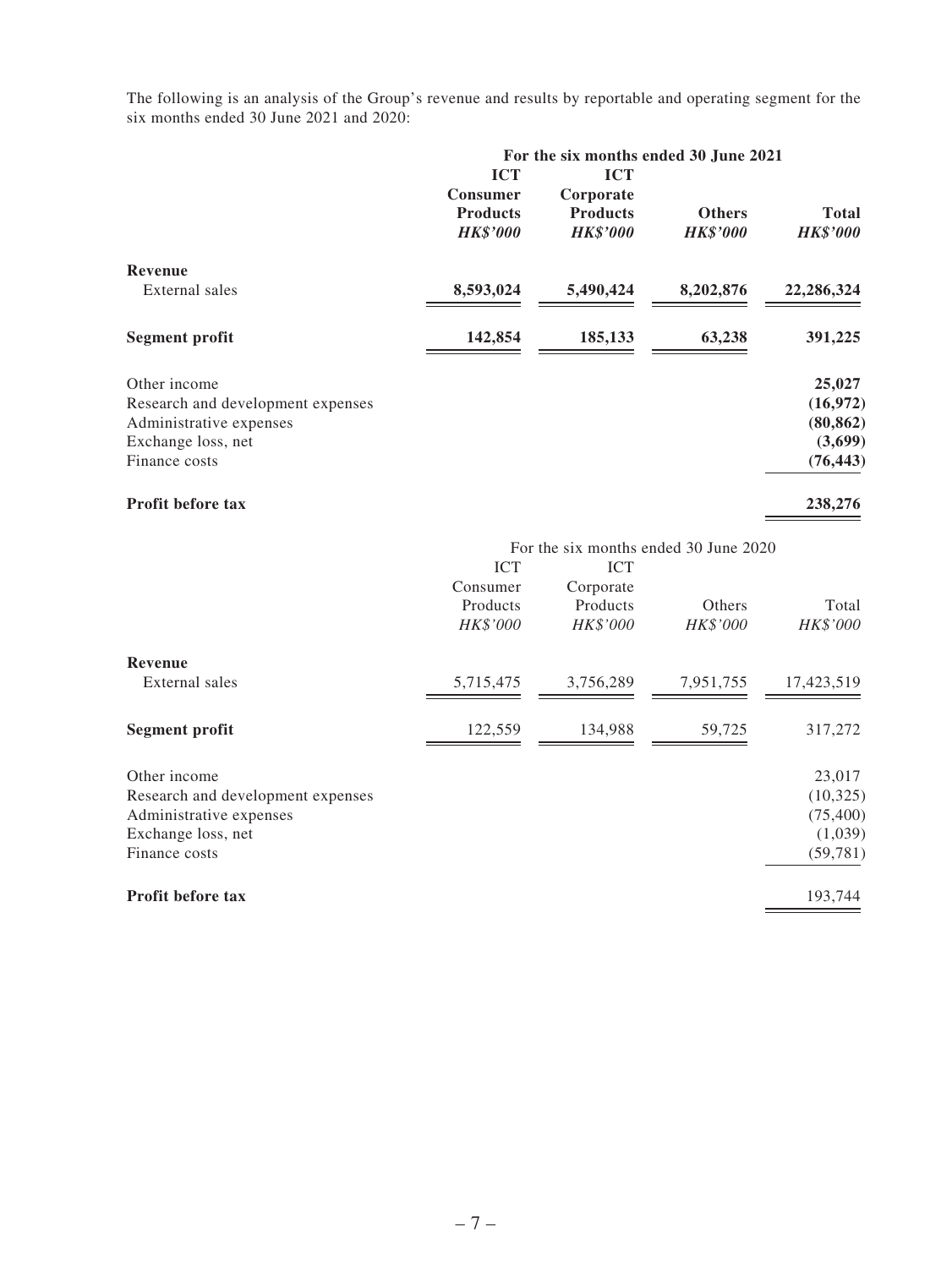#### **Geographical information**

The following provides an analysis of the Group's sales by geographical market for the six months ended 30 June 2021 and 2020, based on the origin of the goods:

|                | For the six months ended 30 June |             |  |
|----------------|----------------------------------|-------------|--|
|                | 2021                             | 2020        |  |
|                | <b>HK\$'000</b>                  | HK\$'000    |  |
|                | (Unaudited)                      | (Unaudited) |  |
| Mainland China | 22, 251, 615                     | 17,399,343  |  |
| Other regions  | 34,709                           | 24,176      |  |
|                | 22,286,324                       | 17,423,519  |  |

#### **5. PROFIT FROM OPERATION**

The Group's profit from operation has been arrived at after charging for the six months ended 30 June 2021 and 2020:

|                                              | For the six months ended 30 June |             |  |
|----------------------------------------------|----------------------------------|-------------|--|
|                                              | 2021                             |             |  |
|                                              | <b>HK\$'000</b>                  | HK\$'000    |  |
|                                              | (Unaudited)                      | (Unaudited) |  |
| Cost of inventories sold                     | 21,700,058                       | 16,960,875  |  |
| Depreciation of property plant and equipment | 1,012                            | 1,804       |  |
| Depreciation of right-of-use assets          | 4,315                            | 4,399       |  |
| Staff cost including directors' emolument    |                                  |             |  |
| -Salary and related staff cost               | 164,856                          | 116,122     |  |
| — Retirement benefits scheme contribution    | 30,165                           | 16,227      |  |
| Exchange loss, net                           | 3,699                            | 1,039       |  |

#### **6. INCOME TAX EXPENSE**

Pursuant to the rules and regulations of the Bermuda, the Company is not subject to any income tax in the Bermuda.

On 21 March 2018, the Hong Kong Legislative Council passed The Inland Revenue (Amendment) (No. 7) Bill 2019 (the "**Bill**") which introduces the two-tiered profits tax rates regime. The Bill was signed into law on 28 March 2018 and was gazetted on the following day. Under the two-tiered profits tax rates regime, the first HK\$2,000,000 of profits of the qualifying group entity will be taxed at 8.25%, and profits above HK\$2,000,000 will be taxed at 16.5%. The profits of group entities not qualifying for the two-tiered profits tax rates regime will continue to be taxed at a flat rate of 16.5%.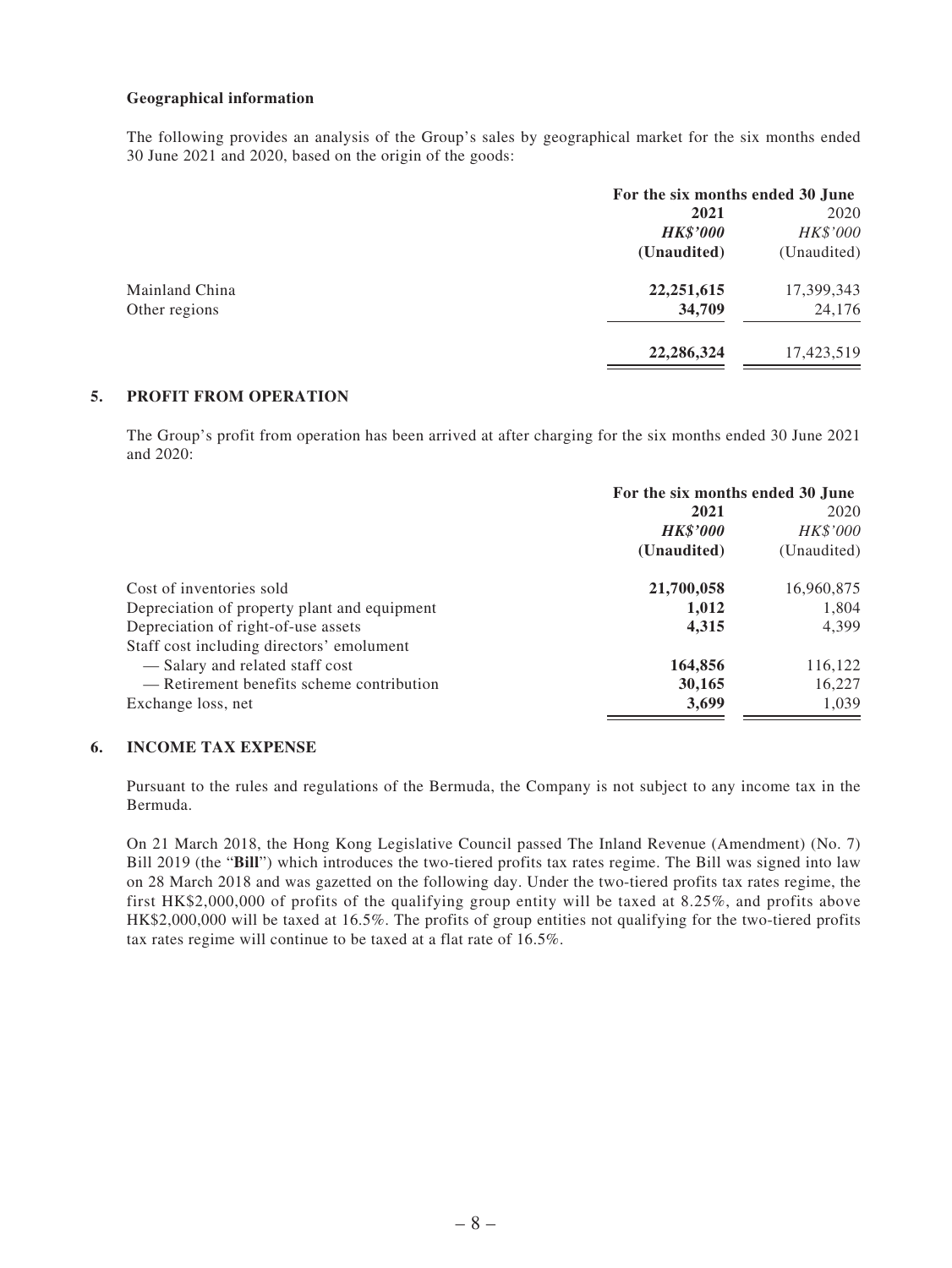Under the Law of the PRC on EIT (the "**EIT Law**") and Implementation Regulation of the EIT Law, except as disclosed below, the tax rates of the subsidiaries in PRC are 25% for both years.

Beijing Changhong IT Intelligence System Co., Ltd operating in the PRC have been accredited as a "High and New Technology Enterprise" by the Ministry of Science and Technology, the PRC and relevant authorities for a term of three years starting 2020, and have been registered with the local tax authorities for enjoying the reduced 15% EIT rate. Accordingly, the profits derived by the subsidiary are subject to 15% EIT rate for six months ended 30 June 2021 and 2020. The qualification as a High and New Technology Enterprise will be subject to review every three years by the relevant tax authorities in the PRC.

In 2020, Changhong IT Digital Technology Co., Ltd.("**Changhong IT Digital**") and Sichuan Changhong IT Duolayouhuo E-commerce Co., Ltd, ("**Duolayouhuo**") operating in the PRC, have been qualified as the "Encouraged Enterprises" under "The Catalogue of Encouraged Industries in Western Regions" (the "**Catalogue**"), as their main business is one of the encouraged business in the Catalogue and the revenue from their main business accounts for more than the required percentage of their total revenue, and enjoyed the reduced preferential EIT rate of 15%. Accordingly, the profits derived by the aforesaid subsidiaries are subject to 15% EIT rate for six months ended 30 June 2021, the profits derived by Duolayouhuo is subject to 15% EIT rate for six months ended 30 June 2020.

The Group did not have any significant unprovided deferred tax liabilities (including withholding tax) in respect of the period.

#### **7. EARNINGS PER SHARE**

The calculation of the basic and diluted earnings per share attributable to owners of the Company is based on the following data:

|                                                             | For the six months ended 30 June |                 |  |
|-------------------------------------------------------------|----------------------------------|-----------------|--|
|                                                             | 2021                             |                 |  |
|                                                             | <b>HK\$'000</b>                  | <i>HK\$'000</i> |  |
|                                                             | (Unaudited)                      | (Unaudited)     |  |
| <b>Earnings</b>                                             |                                  |                 |  |
| Profit for the period attributable to owners of the Company | 185,300                          | 149,094         |  |
|                                                             | 2021                             | 2020            |  |
|                                                             | $\bm{v}$                         | 000'            |  |
| <b>Number of Share</b>                                      |                                  |                 |  |
| Weighted average number of ordinary shares and              |                                  |                 |  |
| convertible preference shares for the purpose of            |                                  |                 |  |
| basic and diluted earnings per share                        | 2,570,520                        | 2,570,520       |  |

As there were no potentially dilutive shares during the six months ended 30 June 2021 and 30 June 2020, the diluted earnings per share was same as basic earnings per share.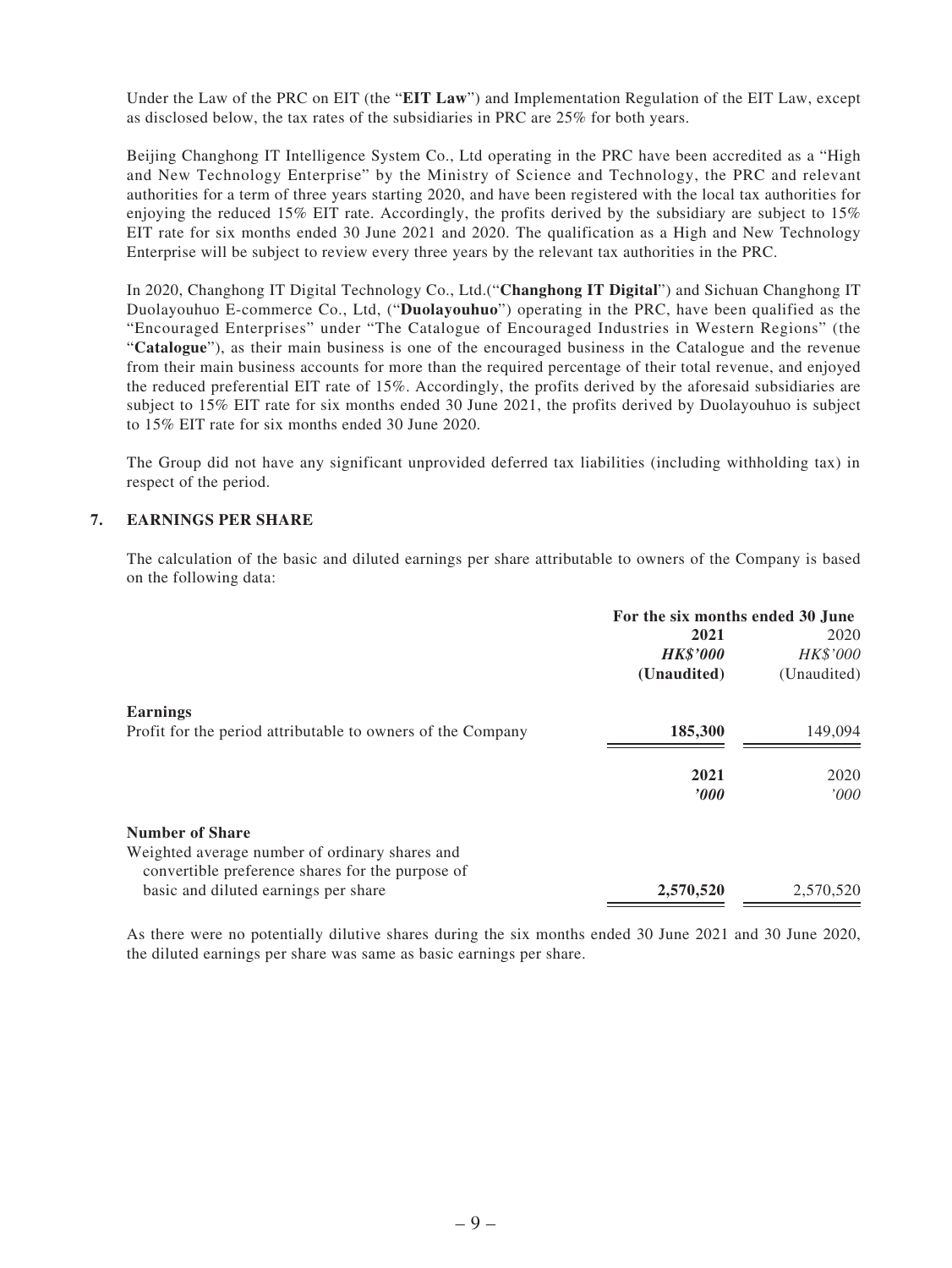#### **8. TRADE AND BILLS RECEIVABLES**

The Group allows a credit period ranging from 30 to 180 days to its third party trade customers. Before accepting any new customer, the Group assesses the potential customer's credit quality and defines credit limits by customer. Credit limits attributed to customers are reviewed twice a year.

The following is an aged analysis of trade and bills receivables measured at amortised cost, net of allowance for doubtful debts, based on invoice dates at the end of the reporting period which approximated the respective revenue recognition dates:

| As at           | As at       |
|-----------------|-------------|
| 30 June         | 31 December |
| 2021            | 2020        |
| <b>HK\$'000</b> | HK\$'000    |
| (Unaudited)     | (Audited)   |
| 1,334,577       | 1,847,405   |
| 2,028,404       | 661,307     |
| 386,808         | 177,991     |
| 409,392         | 285,422     |
| 232,613         | 77,526      |
| 78,925          | 60,385      |
| 4,470,719       | 3,110,036   |
|                 |             |

#### **9. TRADE AND BILLS PAYABLES**

The ageing analysis of trade and bills payables, based on date of receipt of goods, is as follows:

|                  | As at           | As at       |
|------------------|-----------------|-------------|
|                  | 30 June         | 31 December |
|                  | 2021            | 2020        |
|                  | <b>HK\$'000</b> | HK\$'000    |
|                  | (Unaudited)     | (Audited)   |
| Within 30 days   | 2,531,023       | 2,758,239   |
| $31-60$ days     | 1,136,942       | 1,626,687   |
| $61-90$ days     | 809,079         | 292,518     |
| $91-180$ days    | 966,627         | 723,689     |
| $181 - 365$ days | 196,903         | 175,579     |
| Over 1 year      | 60,560          | 45,604      |
|                  | 5,701,134       | 5,622,316   |

The credit period on purchase of goods is ranging from 30 to 120 days (2020: 30 to 120 days). The Group has financial risk management policies in place to ensure that all payables are settled within the credit timeframe.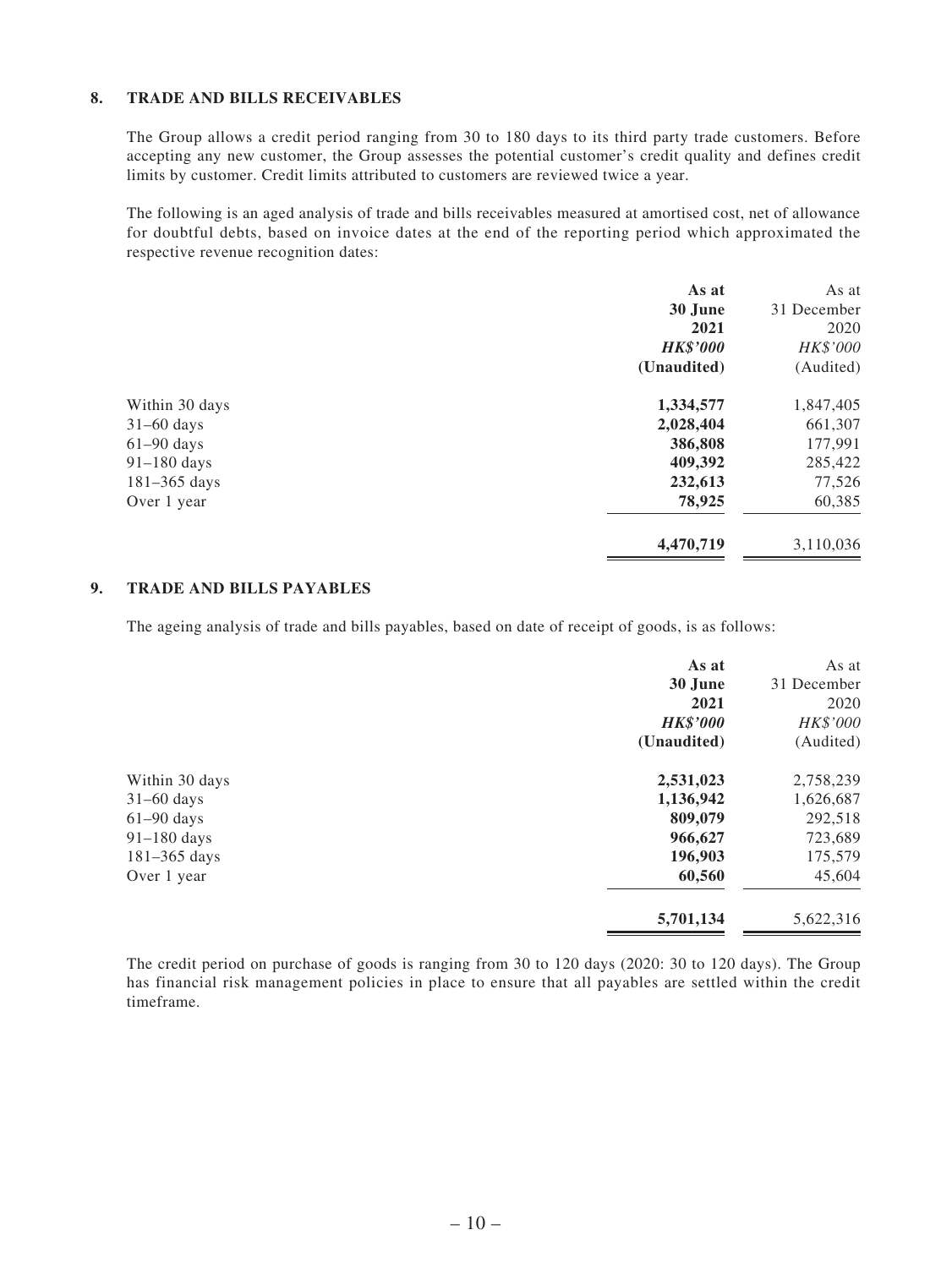#### **10. BORROWINGS**

The following provides an analysis of the Group's borrowings:

|                                            | As at            | As at            |
|--------------------------------------------|------------------|------------------|
|                                            | 30 June          | 31 December      |
|                                            | 2021             | 2020             |
|                                            | <b>HK\$'000</b>  | HK\$'000         |
|                                            | (Unaudited)      | (Audited)        |
| Borrowings from a related company          | $\boldsymbol{0}$ | 499,049          |
| <b>Bank borrowings</b>                     | 1,278,759        | 1,696,402        |
|                                            | 1,278,759        | 2,195,451        |
| Secured                                    | 36,053           | $\boldsymbol{0}$ |
| Unsecured                                  | 1,242,706        | 2,195,451        |
|                                            | 1,278,759        | 2,195,451        |
| Carrying amount repayable within one year* | 1,278,759        | 2,195,451        |

\* *The amounts due are based on scheduled repayment dates set out in the loan agreements.*

The range of effective interest rates (which are also equal to contracted interest rates) due in the Group's borrowings for the six months ended 30 June 2021 is fixed from 0.8688% to 5.38% (2020: 0.6% to 5%).

#### **11. DIVIDEND**

|                                                               | For the six months ended 30 June |                 |
|---------------------------------------------------------------|----------------------------------|-----------------|
|                                                               | 2021                             | 2020            |
|                                                               | <b>HK\$'000</b>                  | <b>HK\$'000</b> |
| Dividends recognised as distribution during the periods:      |                                  |                 |
| 2020 Final — HK\$0.05 (2020: 2019 Final — HK\$0.04) per share | 128,526                          | 102.821         |

The Board does not recommend the payment of any dividend for the six months ended 30 June 2021 (2020: Nil).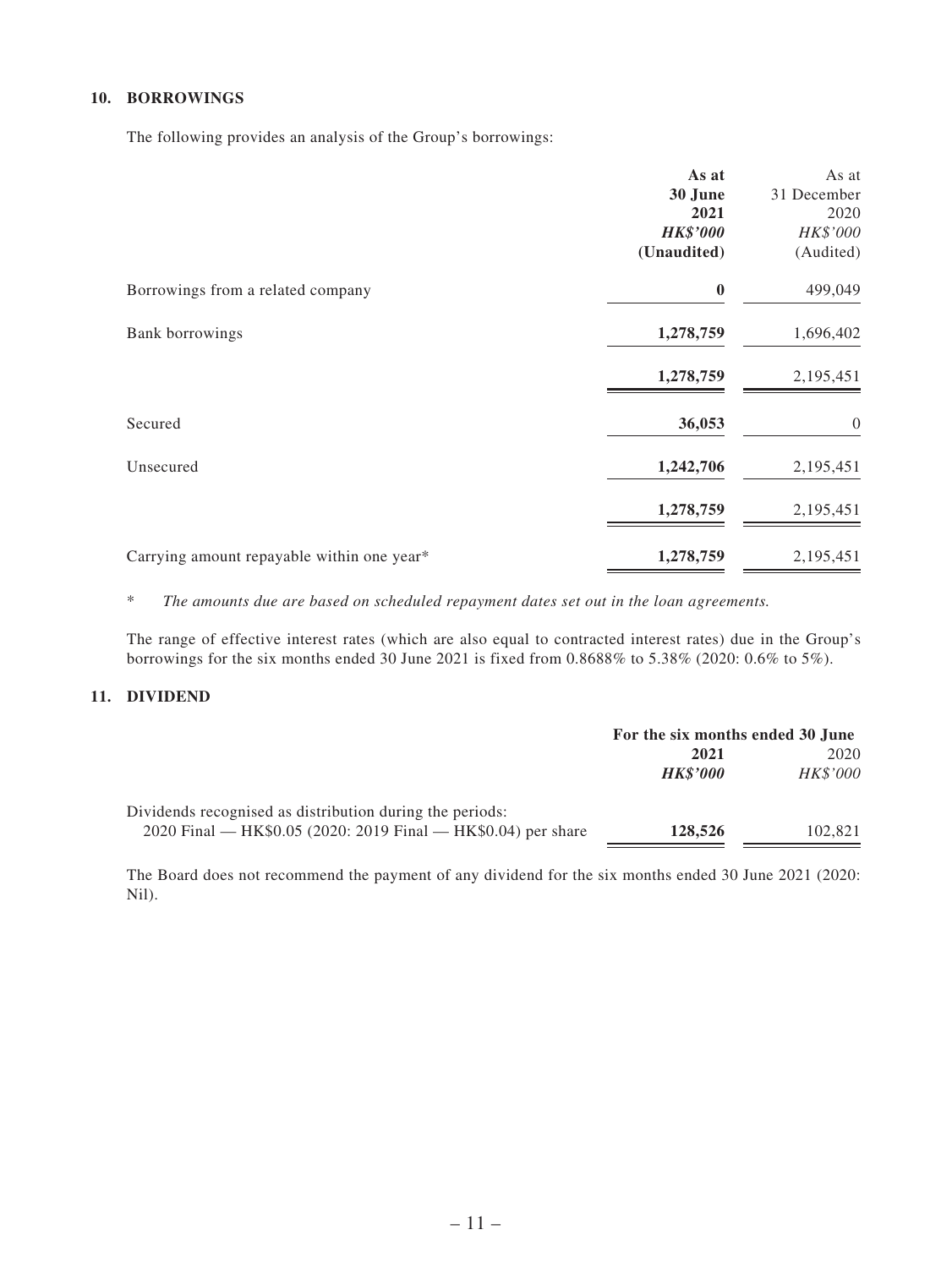# **CHAIRMAN'S STATEMENT**

Dear Shareholders,

For the six months ended 30 June 2021, the global economy is recovering steadily, the Group continues its business operation in a prudent manner.

### **BUSINESS REVIEW**

In the first half of 2021, with the improving situation of the 2019 novel coronavirus pandemic (the "**COVID-19 pandemic**") around the globe, the global economy recovered gradually. With the divergence and imbalance of the global economic recovery, the global supply chain has encountered a crisis of shortage. In the first half year, the national economic of PRC recovered steadily, and continued to show a trend of stabilization and improvement. The Group seized market opportunities which might arise after the pandemic to overcome the adverse effects of shortages in the entire industry and achieved stable growth and generated benefits in the first half year. At the same time, the Group actively grasped the trend of accelerating economic and social cloud adoption and digital transformation and carried out indepth cooperation with leading industry manufactures and further developed business and explored customer demands and continued to build a cloud service system; took advantages of the online sales channels and platform value of Jiahua Duola, the B2B new distribution e-commerce platform, to introduce brands, empower channels and promote transaction conversion, with the business strategy of "Deeply ploughing demands, empowering with intelligence and jointing good partners".

In the first half of 2021, the Group recorded a revenue of about HK\$22,286.32 million, up by 27.91% over the same period of the previous fiscal year; gross margin in the first half of 2021 was 2.63%, down by about 0.03 percentage point from the same period of the previous fiscal year. The profit attributable to shareholders in the first half of 2021 was approximately HK\$185.30 million, up by about 24.28% over the same period of the previous fiscal year and the basic earnings per share was HK\$7.21 cents, up by approximately of HK\$1.41 cents from HK\$5.80 cents in the same period of the previous fiscal year.

The Group continuously consolidated basic management and strengthened informatization construction and business process transformation and optimization and built an intelligent business system so as to improve operation efficiency and reduce operating costs, and as a result providing customers with intelligent services with increased efficiency and convenience. The Group continued to reinforce risk management and control, insisted on strict inventory management, credit management and receivable management, reasonably allocate funds, and accelerated fund turnover in a bid to ensure the safety and efficiency of working capital. The Group continued its efforts to tighten expense control, and administrative expenses were basically the same as the same period last year; research and development expenses increased compared with the same period of last year due to the increase in the development costs of information system; the distribution and sales expenses increased compared with the same period of last year, mainly due to the increase in labor costs; the financing expenses rose compared with the same period of last year due to the increase of financing scale.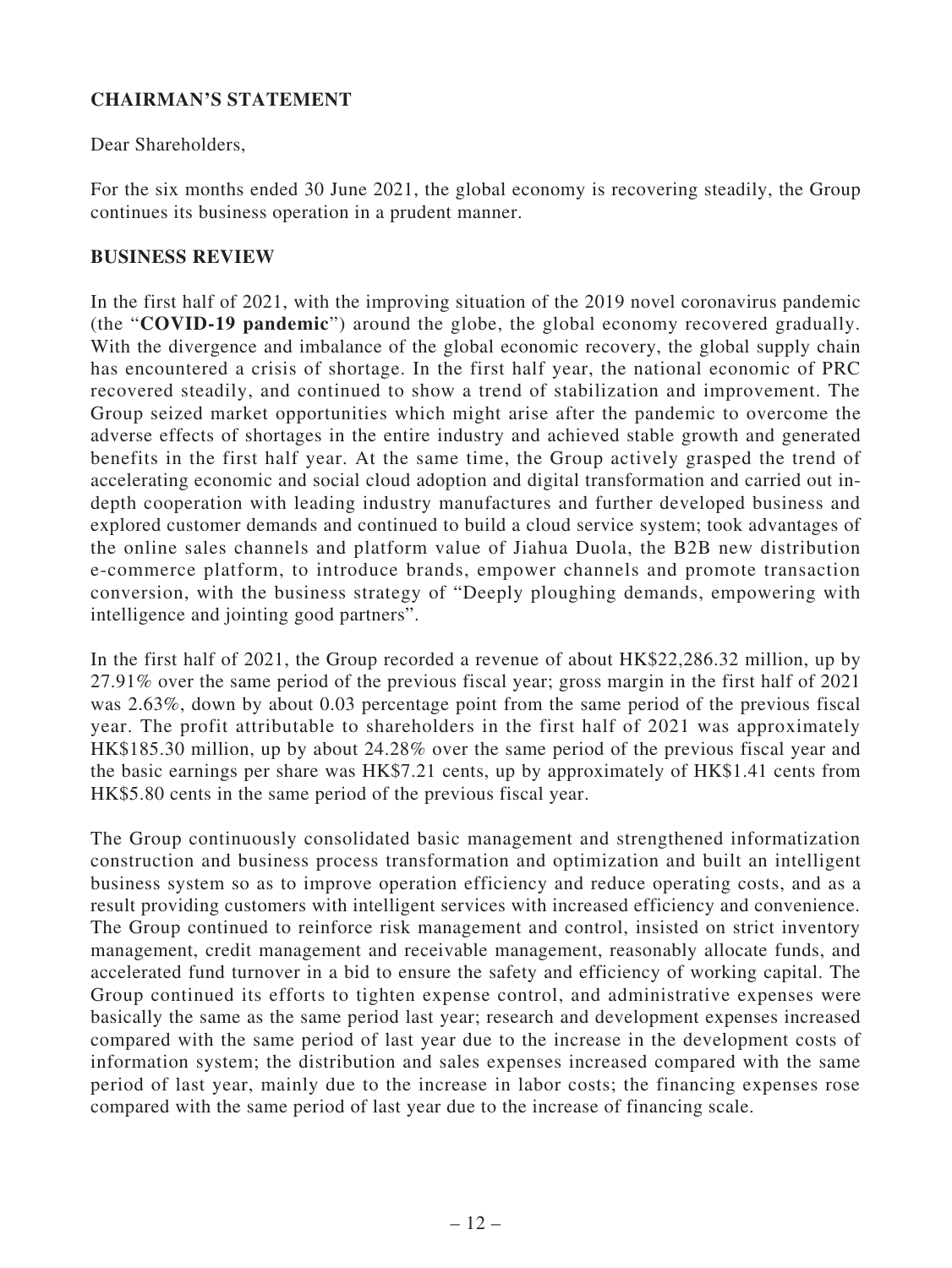For the six months ended 30 June 2021, the revenue and profits of the three operating segments of the Company were analyzed as follows (RMB exchange rate fluctuations may affect the amount/percentage of segments):

**ICT consumer products distribution business:** The business segment strengthened online and offline comprehensive cooperation with core manufacturers, captured opportunities in advantageous product line, broadened the business operation model of e-commerce platforms, and expanded online channel service capabilities to deepen the integrated development of online and offline channels. The business's revenue increased by 50.35% to HK\$8,593.02 million over the same period of last year, and the business segment's profit increased by 16.56% to HK\$142.85 million.

**ICT corporate products distribution business:** The business segment achieved good growth generally, and expanded business area including cloud computing, artificial intelligence, the Internet of Things and virtual reality with leading manufacturers at the same time. It also focused on improving solution capabilities and consulting service capabilities. The business scale has increased significantly. The business's revenue increased by 46.17% to HK\$5,490.42 million over the same period of last year, and business segment's profit increased by 37.15% to HK\$185.13 million.

**Other businesses:** The smartphone business was operating steadily, the business segment's revenue increased by 3.16% over the same period of last year to HK\$8,202.88 million, and the business segment's profit increased by 5.88% to HK\$63.24 million.

# **OUTLOOK**

In the second half of 2021, the repeated outbreaks of COVID-19 pandemic may weaken the momentum of economic recovery and slow down the growth of the world economy. The Chinese economy is expected to continue to recover steadily, but the economic development is exposed to uncertainty and imbalance, and the macroeconomic situation is still facing multiple challenges. Under the construction of a new development pattern of high-quality domestic circulation and international circulation interaction, China has vigorously promoted technological innovation, and the development of digital economy represented by new generation of technologies such as artificial intelligence, cloud computing, big data, and the Internet of Things is booming. In the second half of 2021, the Group will continue its strategic transformation and upgrade, and make great efforts in promoting the development of transformed and emerging businesses, which will provide new drivers to the future growth of the Group, create new business value for partners, and make new contributions to shareholders, with "Deeply ploughing demands, empowering with intelligence and jointing good partners" as the business strategy.

**ZHU Jianqiu** *Chairman*

10 August 2021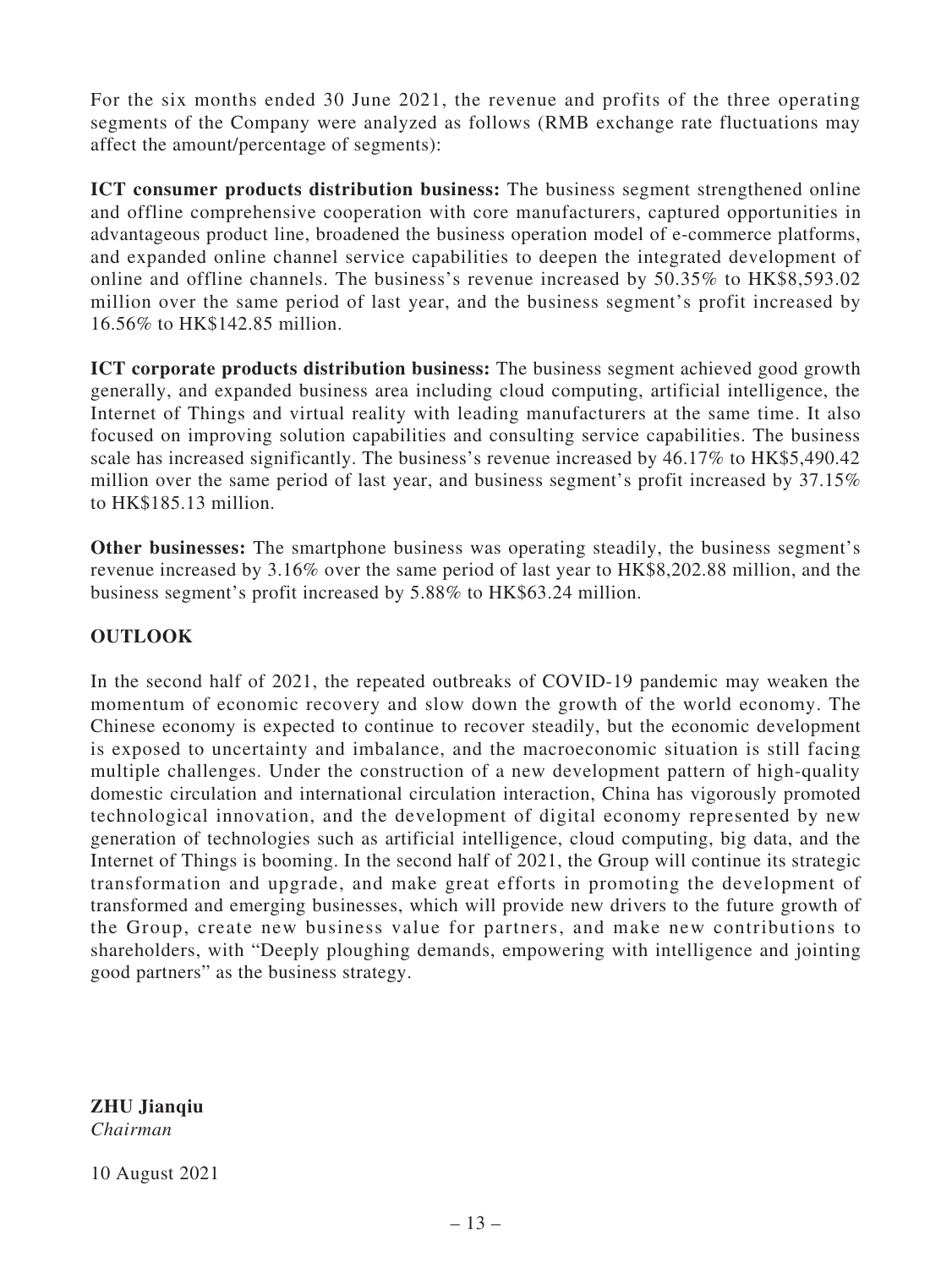# **MANAGEMENT DISCUSSION AND ANALYSIS**

# **FINANCIAL SUMMARY**

- Revenue for the six months ended 30 June 2021 was approximately  $HK$22,286.32$ million (2020: HK\$17,423.52 million), representing an increase of 27.91% as compared with the previous period. This increase was mainly attributable to the expansion of the sales scale of ICT consumer products and ICT corporate products and the fluctuation of exchange rate for Renminbi to Hong Kong dollars;
- Profit for the six months ended 30 June 2021 was approximately HK\$185.30 million (2020: HK\$149.09 million), representing an increase of 24.28% as compared with the previous period. The increase was mainly due to the substantial increase in the Group's revenue and affected by the aforementioned exchange rate fluctuations.
- Total comprehensive income for the six months ended 30 June 2021 was approximately HK\$217.29 million (2020: HK\$106.09 million). This increase was mainly attributable to the growth of profit from operation and the fluctuations in the RMB exchange rate.

# **LIQUIDITY AND FINANCIAL RESOURCES**

For the period under review, the Group's financial and liquidity positions remained healthy and stable. As at 30 June 2021, the Group's total interest-bearing borrowings amounted to approximately HK\$1,278.76 million and its cash and bank balances amounted to approximately HK\$780.88 million. Net current assets of the Group was approximately HK\$2,336.69 million. The net gearing ratio (total net debt/total shareholders' equity) of the Group as at 30 June 2021 was 3.22 times. The management is confident that the Group's financial resources is sufficient for its daily operations.

### **PLEDGE OF ASSETS**

The Group did not have any mortgage or charge over its fixed assets as at 30 June 2021 (2020: Nil).

### **EXPOSURE TO FLUCTUATION IN EXCHANGE RATES AND RELATED HEDGES**

The Group's monetary assets and liabilities and transactions are principally denominated in Renminbi, Hong Kong dollars and United Stated dollars. As the spread of exchange rate of Renminbi is locked and the exchange rate between Hong Kong dollars and United States dollars is pegged, the Group believes its exposure to exchange risk is minimal. The Group will continue to monitor the situation and assess whether any hedging arrangement is necessary.

As at 30 June 2021, the Group did not have any foreign currency investments which have been hedged by currency borrowings and other hedging instruments.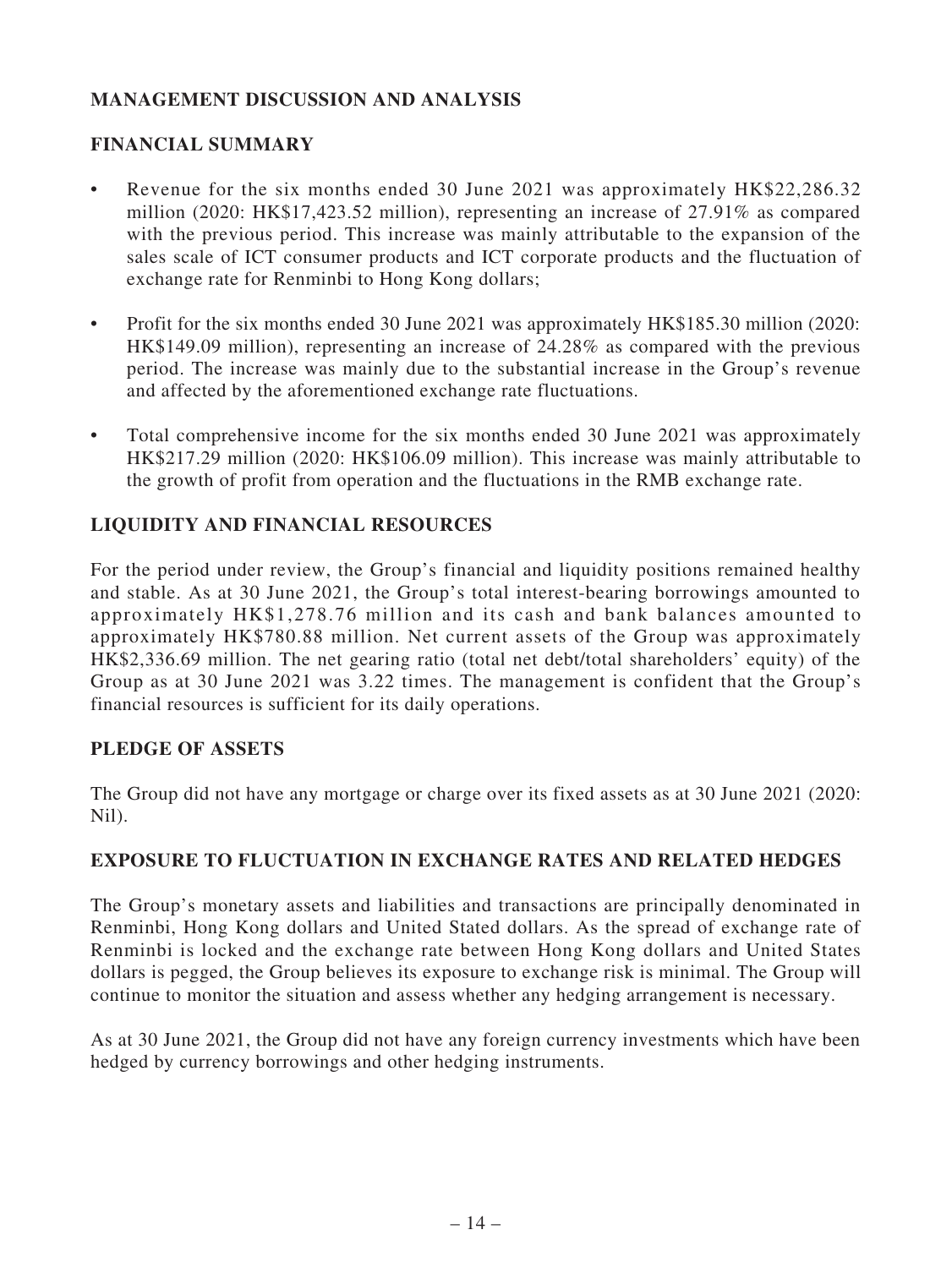### **TREASURY POLICY**

Cash and bank deposits of the Group are either in Renminbi, Hong Kong dollars and United States dollars. The Group conducts its core business transaction mainly in Renminbi, Hong Kong dollars and United States dollars. The Group did not use any derivative instruments to hedge its foreign currency exposure as the Group considered its foreign currency exposure is insignificant.

### **CONTINGENT LIABILITIES**

As at 30 June 2021 and 31 December 2020, the Group (i) endorsed certain bills receivable for the settlement of trade and other payables; and (ii) discounted certain bills receivable to banks for raising of cash. In the opinion of the directors of the Company, the Group has transferred the significant risks and rewards relating to these bills receivable, and the Group's obligations to the corresponding counterparties were discharged in accordance with the commercial practice in the PRC and the risk of default in payment of the endorsed and discounted bills receivable is low because all endorsed and discounted bills receivable are issued and guaranteed by the reputable banks in the PRC. As a result, the relevant assets and liabilities were not recognized in the consolidated financial statements. The maximum exposure to the Group that may result from the default of these endorsed and discounted bills receivable at the end of each reporting period are as follows:

|                                                       | As at           | As at       |
|-------------------------------------------------------|-----------------|-------------|
|                                                       | 30 June         | 31 December |
|                                                       | 2021            | 2020        |
|                                                       | <b>HK\$'000</b> | HK\$'000    |
|                                                       | (Unaudited)     | (Audited)   |
| Settlement of trade and other payables                | 272,435         | 727,119     |
| Discounted bills for raising of cash                  | 1,526,693       | 385,294     |
| Outstanding endorsed and discounted bills receivables |                 |             |
| with recourse                                         | 1,799,128       | 1,112,413   |

The outstanding endorsed and discounted bills receivables are aged within 360 days (2020: 360 days) at the end of each reporting period.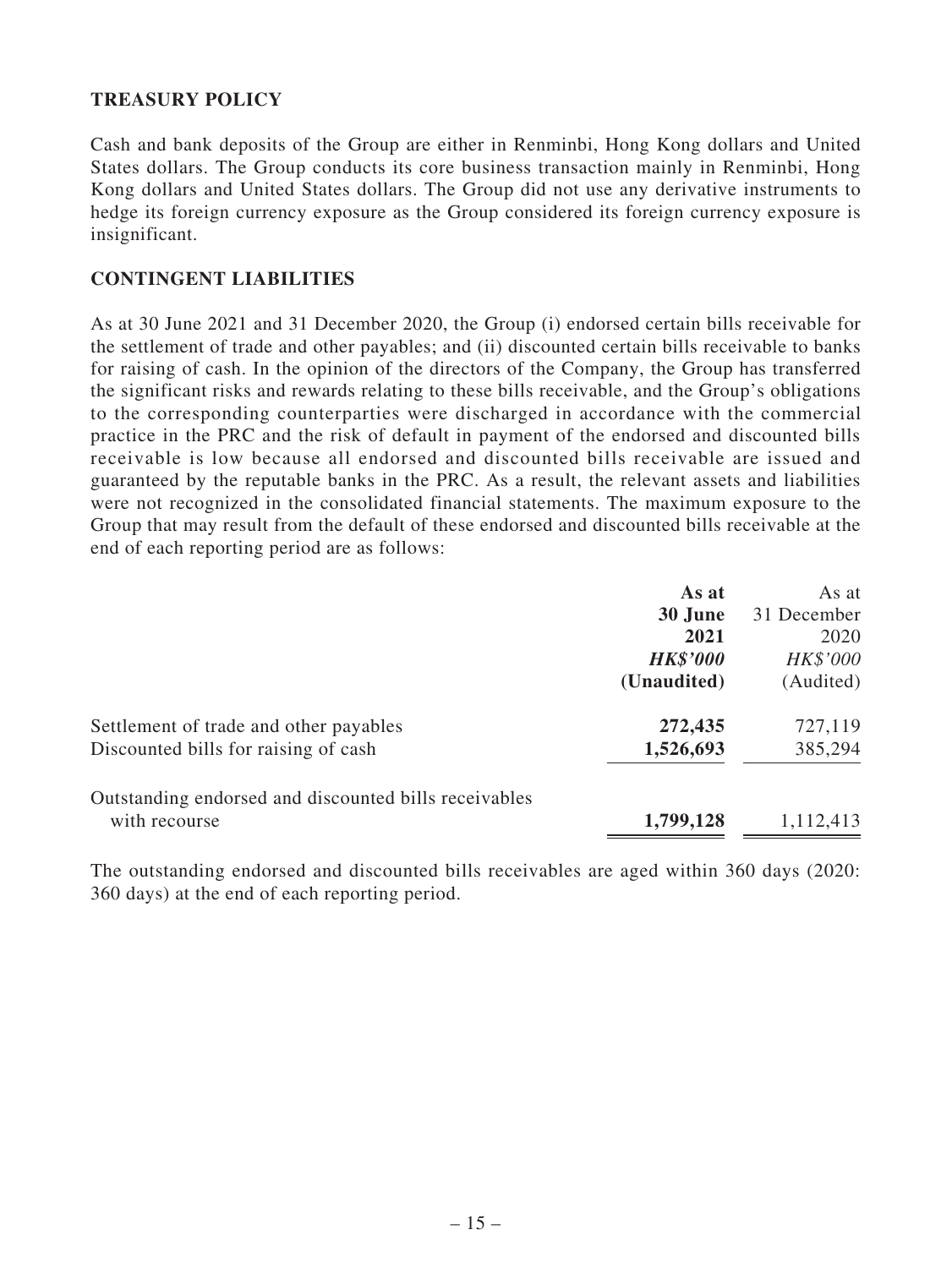# **SIGNIFICANT INVESTMENTS, MATERIAL ACQUISITIONS AND DISPOSALS OF SUBSIDIARIES, ASSOCIATES AND JOINT VENTURES**

The Group did not have any significant investments, acquisitions or disposals of subsidiaries, associates and joint ventures during the six months ended 30 June 2021.

# **FUTURE PLANS FOR MATERIAL INVESTMENTS AND CAPITAL ASSETS**

As at 30 June 2021, the Group had no material capital commitments and no future plans for material investments or capital assets.

# **EVENTS AFTER THE REPORTING PERIOD**

Save as disclosed above, there are no significant events that might affect the Group after the reporting period up to the date of this announcement.

# **EMPLOYMENT AND REMUNERATION POLICY**

As at 30 June 2021, the total number of the Group's staff was 1,330 (as at 30 June 2020: 1,167). The Group remunerates its employees based on their performance, experience and prevailing industry practice. The Group provides retirement benefit for its employees in Hong Kong in form of mandatory provident fund, and pays social pension insurance and housing provident fund for its employees in China in accordance with the local laws and regulations.

### **DIVIDEND**

The Board does not recommend the payment of any dividend for the six months ended 30 June 2021 (2020: Nil).

The payment of a final dividend of HK\$0.05 per ordinary share and preference share for the year ended 31 December 2020, totaling approximately HK\$128.53 million, had been resolved at the annual general meeting of the Company held on 28 May 2021. The date of payment was on 25 June 2021.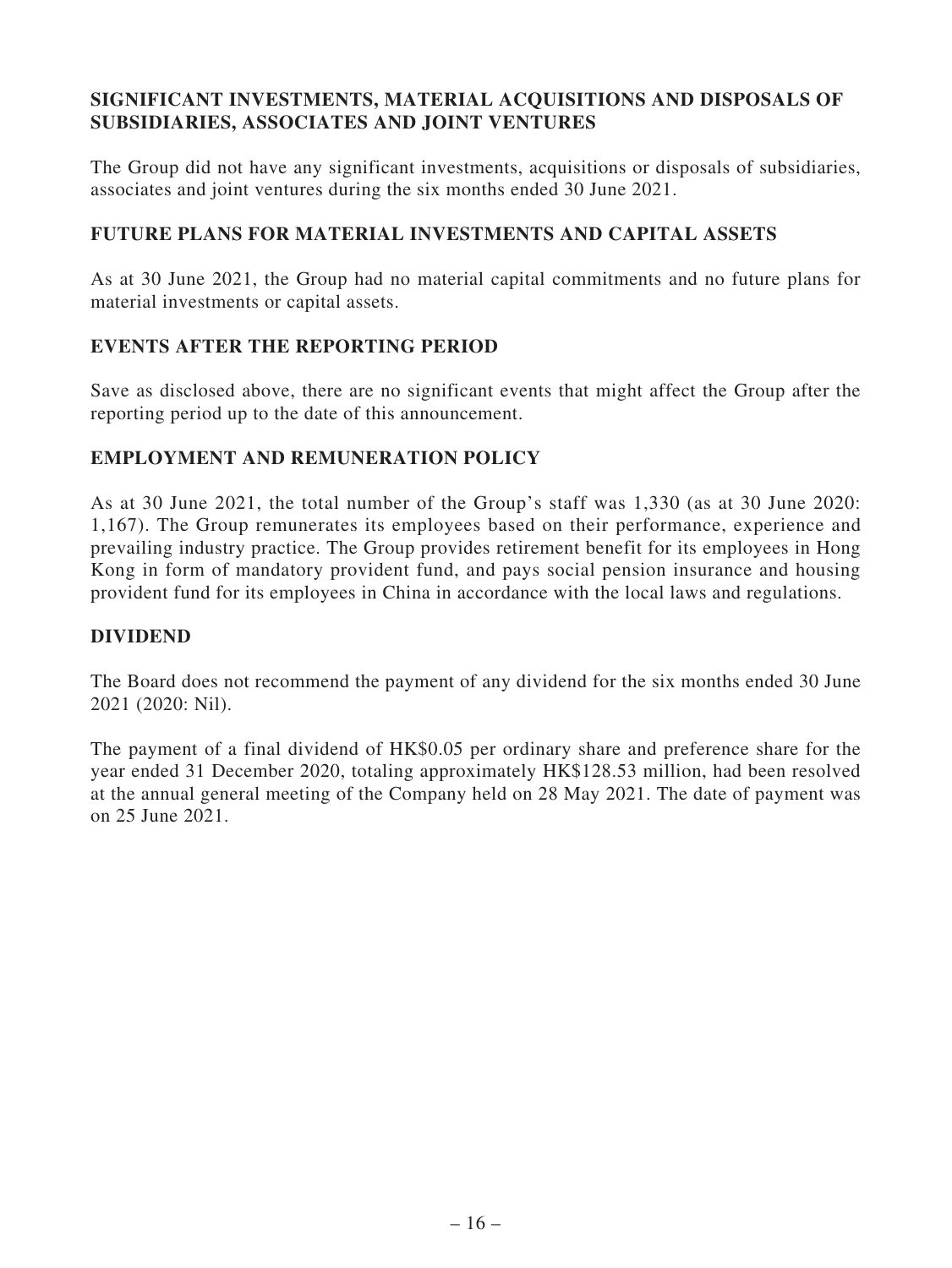# **PURCHASE, SALE AND REDEMPTION OF THE COMPANY'S LISTED SECURITIES**

During the six months ended 30 June 2021, neither the Company nor any of its subsidiaries had purchased, sold or redeemed any of the Company's listed securities.

# **COMPLIANCE WITH THE CORPORATE GOVERNANCE CODE**

The Company has adopted the corporate governance code (the "**CG Code**") as set out in Appendix 14 to the Listing Rules which sets out corporate governance principles and code provisions (the "**Code Provisions**"). Throughout the six months period ended 30 June 2021, the Company has complied with all the Code Provisions as set out under the CG Code, except the following deviations:

Code Provision A.2.1 of the CG Code stipulates that the roles of chairman and chief executive should be separated and should not be performed by the same individual. As Mr. ZHU Jianqiu serves as both the chairman of the Board and the president with effect from 8 April 2021, such practice deviates from code provision A.2.1 of the CG Code. Although the roles of chairman of the Board and president are performed by the same individual, all major decisions have been made in consultation with members of the Board as well as senior management. The Board has three independent non-executive Directors who offer different independent perspectives. Therefore, the Board is of the view that there is adequate balance of power and safeguards in place.

Former Executive Director, Mr. YANG Jun (resigned on 8 April 2021), and Executive Director, Mr. LUO Yongping, were not appointed for a specific term as required under code provision A.4.1 of the CG Code, but are subject to retirement by rotation at least once every three years in accordance with the Company's bye-laws. The Company considers that such requirement is sufficient to meet the same objective as a specific term of appointment under the CG Code.

### **DIRECTOR'S SECURITIES TRANSACTIONS**

The Company has adopted the model code for Securities Transactions by Directors of Listed Issuers set out in Appendix 10 to the Listing Rules ("**Model Code**") as its own code of conduct regarding Directors' dealings in securities of the Company.

Having made specific enquiry of all Directors, all Directors confirmed that they had complied with the Model Code during the six months ended 30 June 2021.